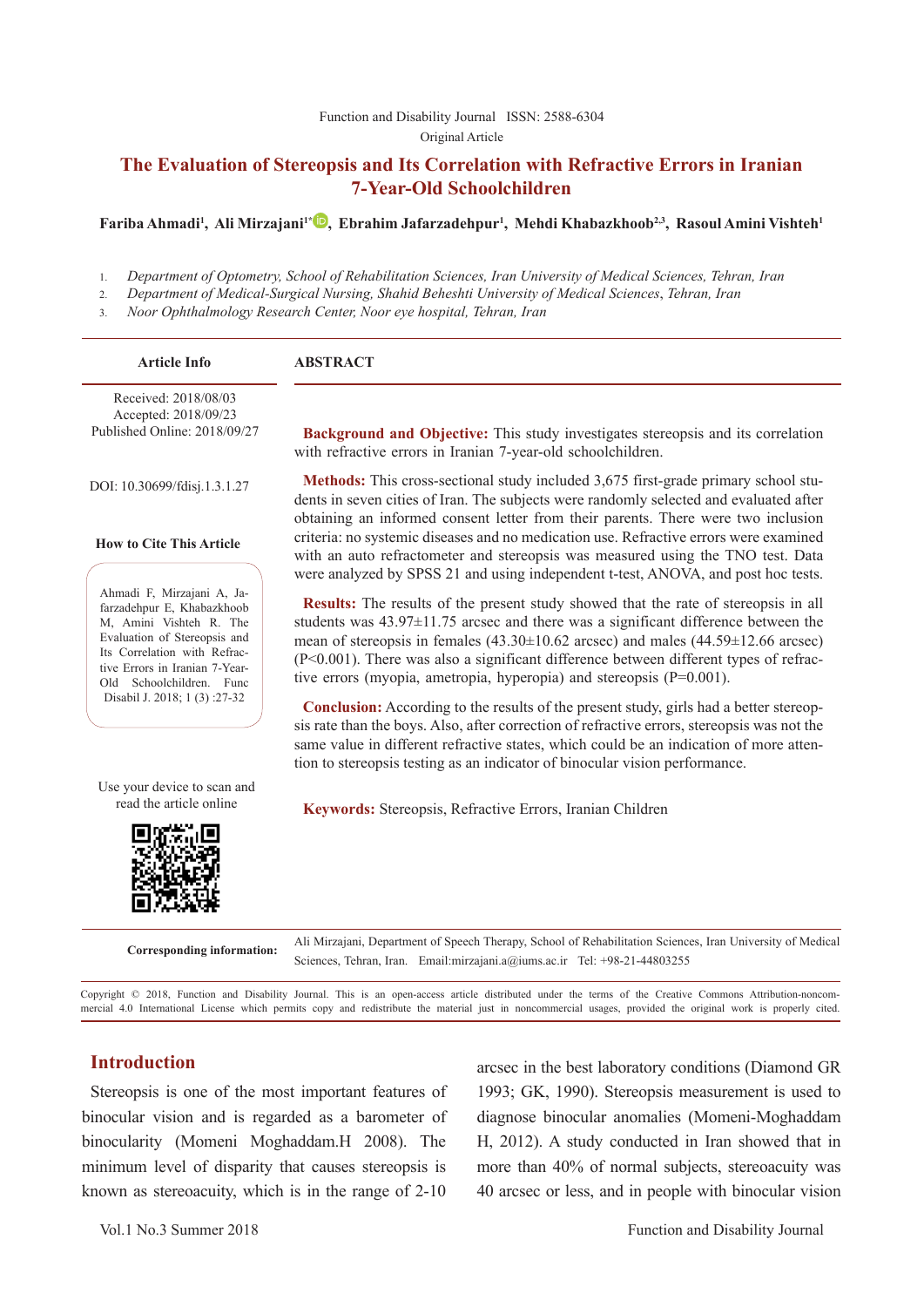disorders, this value was more than 40 arcsec (Lam SR, 1996). Refractive errors can reduce the stereopsis. So, stereopsis tests may be used for screening refractive errors in students (Farvardin .M 2004). As stereopsis is a binocular mechanism, any factor that disrupts binocular vision can also affect stereopsis. Binocular vision disorders can be prevented by early diagnosis and treatment, leading to optimal binocular vision and better stereopsis in students for daily activities and education. In Iran, students enter the first grade of primary school at the age of seven and their visual tasks such as reading, writing, and attending classes begin at this age as they enter social groups. So, this age is of particular importance in terms of eye health. Due to the lack of similar studies, especially on this age group in different regions of Iran, and considering that stereopsis test is the best way to diagnose binocular visual impairment, it seems necessary to evaluate stereopsis among these children. The main aim of this study was to investigate stereopsis in Iranian 7-year-old children in order to make better planning for their eye health.

#### **Materials and Methods**

The present research is a cross-sectional study. Sampling was conducted randomly in seven cities of Iran through considering their different geographical and economic distributions. The selected cities included: Sari, Birjand, Ardabil, Mashhad, Bandar Abbas, Dezful and Arak. First, a number of all-girls and all-boys elementary schools were randomly selected in each city, and all first-grade students in each school were selected. Then, an informed and written consent letter was obtained from the parents. Demographic data, history of ophthalmologic examinations, and history of systemic diseases and medications were recorded in a separate researcher-made survey. Finally, the students entered the examination phase if they met the study criteria.

First, non-cycloplegic refraction was performed on the students with TOPCON RM8800 (Topcon Corporation, Tokyo, Japan) and the results were recorded. Then, if necessary, the results of auto-refractometer were checked using HEINE BETA 200 retinoscope (HEINE Optotechnik, Germany) and MSD lenses

(Meniscus Trial Case, Italy). Based on the subjective refraction tests, the visual acuity of children less than 20.25 was considered as the best optical correction. Then, stereopsis was measured by the designated correction procedure.

Stereopsis examinations were assessed using TNO Random Dot Stereogram booklet, so that the student had the best optical correction on his/her eyes, then wore the RED-GREEN glasses and looked at the picture of a butterfly and a geometric shape in the booklet at a distance of 40 cm. Each of the pages contained a circle from which a 60-degree segment was separated and the student had to identify the separated segment. Then, the level of detected disparity was recorded as arcsec using the test manual.

After measuring stereopsis for examination of cycloplegic refraction, the necessary steps were taken. The criterion for refractive error in cyclorefraction was considered as spherical equivalent (SE), which is the sum of sphere amount and negative half cylinder. For cyclorefraction, cyclopentolate 1% eye drop was used three times with 0, 5, and 10 min intervals. In addition, 35 min after administering the last eye drop, cyclo-autorefraction, and if necessary, cyclo-retinoscopy were used. Also, to measure refractive error acuity, 0.5 and 3 diopters were considered as low hyperopia and myopia, 3 and 6 diopters as medium, and values greater than 6 diopters were considered as high refractive errors. Meanwhile, cyclo-refraction results between -0.5 and +0.5 were considered as ametropia.

Data were analyzed by SPSS 21 (SPSS Inc., Chicago, Illinois, USA) using independent t-test, ANOVA, and post hoc tests. Significance level was considered as 0.05.

## **Results**

Out of 4,157 students, 3,675 met the inclusion criteria and entered the study. Also, 482 subjects were excluded due to not meeting the inclusion criteria or non-willingness to get involved in later stages. In this study, 77% of the total population (2,845 subjects) had stereopsis of 40 arcsec and 23% (830 subjects) had stereopsis of 50-200 arcsec. The sample under study included 1,914 (52.08%) males and 1,751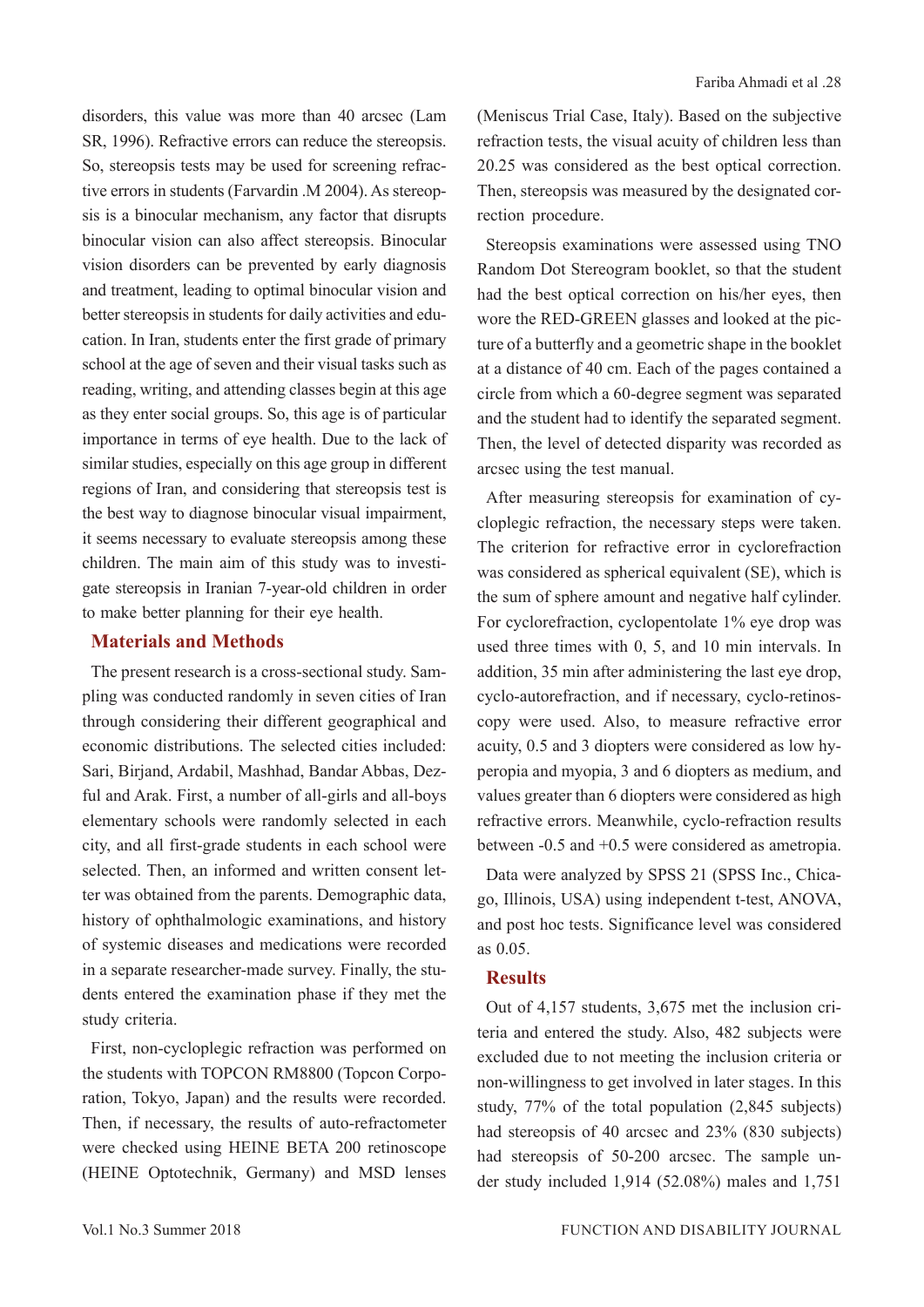#### 29. Stereopsis and Its Correlation with Refractive Errors

(47.64%) females. The stereopsis rate in all students was 43.30±11.75 arcsec. This mean in male students was 44.59±12.66 arcsec and in female students was 43.30±10.62 arcsec. Independent t-test results showed a statistically significant difference between the mean of stereopsis in male and female students (P<0.001).

The results of stereopsis were evaluated in different types of refractive errors including ametropia, hyperopia, and myopia. According to this evaluation, there was a statistically significant difference in the mean stereopsis indices between the three groups of ametropia, myopia, and myopia (after designating the best optical correction)  $(P=0.001)$ , so that ametropia with stereopsis of 44±12 arcsec, hyperopia with stereopsis of 46±11 arcsec, and myopia with stereopsis of 48±17 arcsec showed the best, average, and worst levels, respectively.

Moreover, the comparison of refraction at different acuities revealed that in the selected population, none of the students had high myopia and only 4 subjects

had myopia between 3 and 6 diopters. Comparison of the hyperopia in the three groups (low, medium, high) with the low myopia and ametropic groups showed that the ametropia and the low hypermetropia groups had the best stereopsis; in addition, the low myopia group had the worst stereopsis (Table 1). No comparison was made in the medium myopia group due to very low number of subjects, and also in the high myopia group due to the lack of subjects.

The mean of stereopsis in different groups of low myopia, ametropia, low hyperopia, medium hyperopia, and high hyperopia were compared by post hoc least significant difference (LSD) test. The results are shown in Table 2 with P-value at significance level of 0.05.

## **Discussion**

The present study is the first comprehensive population-based report on the stereopsis and its relation to refractive errors in first-grade primary school children in Iran. Compared to previous studies in Iran,

*Table 1: Comparison of the correlation between refractive state at different acuities and stereoacuity index*

| <b>Refraction</b> | (Binocular stereopsis Mean±SD (arcsec |
|-------------------|---------------------------------------|
| Low Myopia        | $48 \pm 17$                           |
| Ametropia         | $44\pm13$                             |
| Low Hyperopia     | $44\pm12$                             |
| Medium Hyperopia  | $45 \pm 10$                           |
| High Hyperopia    | $47 + 5$                              |

| Table 2. Comparison of the lateral view at different refraction intensities with P-values |  |  |  |  |  |
|-------------------------------------------------------------------------------------------|--|--|--|--|--|
|                                                                                           |  |  |  |  |  |

| <b>Refraction</b> | <b>High</b><br><b>Hyperopia</b> | <b>Medium</b><br><b>Hyperopia</b> | Low Hyperopia            | Ametropia                | <b>Low Myopia</b> |
|-------------------|---------------------------------|-----------------------------------|--------------------------|--------------------------|-------------------|
| Low Myopia        | 0.371                           | 0.023                             | 0.001                    | 0.002                    |                   |
| Ametropia         | 0.433                           | 0.259                             | 0.468                    | $\overline{\phantom{a}}$ | 0.002             |
| Low Hyperopia     | 0.358                           | 0.113                             | $\overline{\phantom{a}}$ | 0.468                    | 0.001             |
| Medium Hyperopia  | 0.673                           | $\overline{\phantom{a}}$          | 0.113                    | 0.295                    | 0.023             |
| High Hyperopia    | $\overline{\phantom{a}}$        | 0.673                             | 0.358                    | 0.433                    | 0.371             |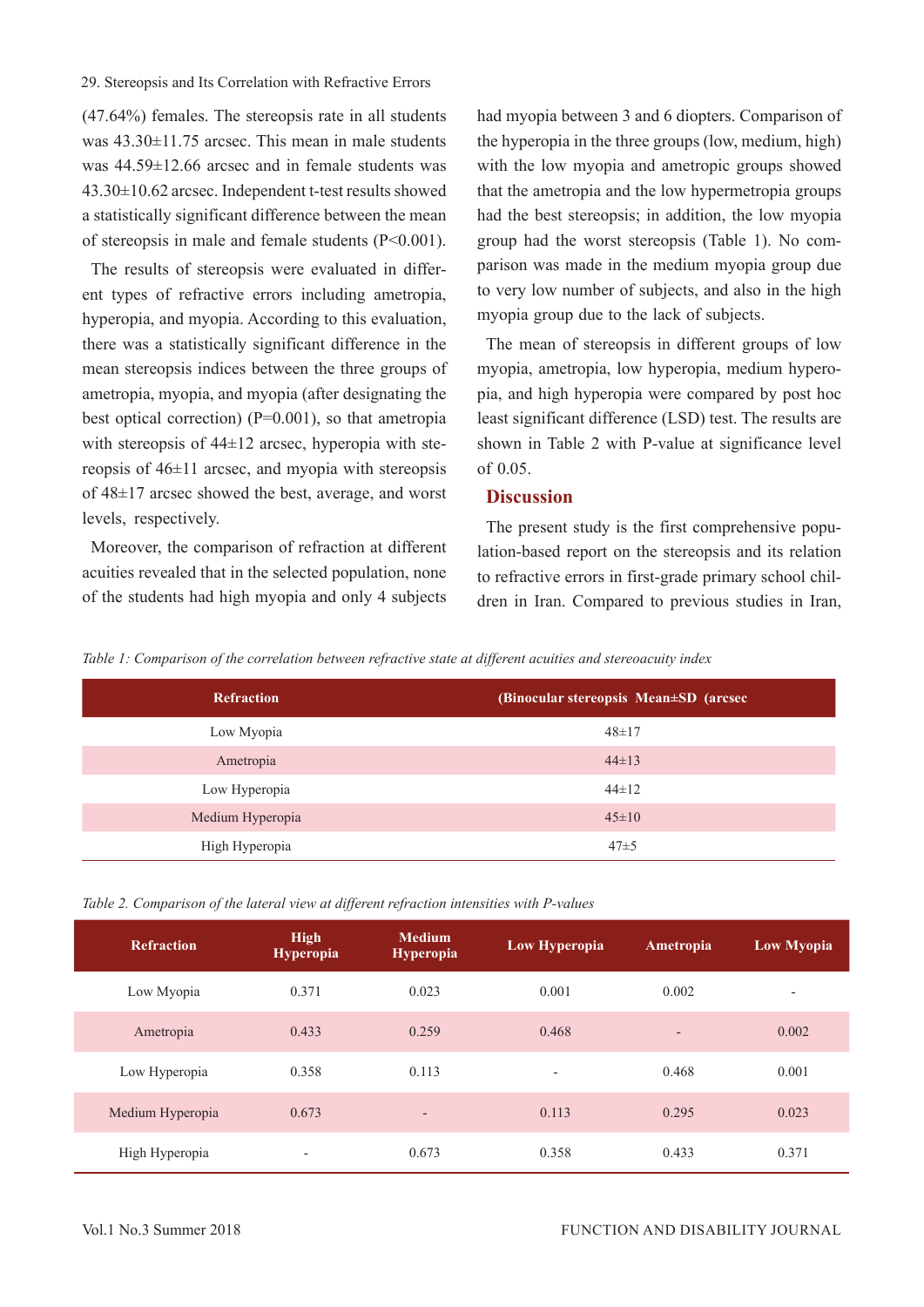this study is more general in terms of sampling and selecting cities from different geographical areas. Therefore, the results of the present study can be regarded as an estimate of the status of stereopsis and its relation to refractive errors in this age group in Iran. Since 98% of 7-year-old children in Iran are in first-grade primary schools, it was assumed that this population could well represent the population of all 7-year-olds in Iran.

In this study, the stereopsis rate of students was 43.97±11.75 arcsec, which is consistent with the study by Wajuihian (43.95±25.23 arcsec); but was worse than the study by Lam et al. (40 arcsec) (Wajuihian, 2018; Lam SR, 1996). It should also be noted that Lam et al. used the Titmus test (a local test), but we used the TNO stereopsis test (a global test).

Furthermore, our results indicated that 23% of 7-year-old children had stereopsis worse than 40 arcsec (50- 200 arcsec). Considering the results of current study and some previous studies conducted in Iran and other countries, it can be concluded that refractive errors are the main cause of decrease in stereopsis rate (Da-dong Guo, 2016; Heravian J, 2010).

According to the results of the present study there was a statistically significant difference between the mean scores of stereopsis between male and female subjects, so that the stereopsis rate of female students was slightly better than males (but not clinically significant). Although the studies by Hofsetter and Mahjob et al. did not report a difference between the stereopsis of two genders (Hofstetter HW, 1976; Mahjoob M, 2011), our results may possibly account for the difference in visual system development between males and females, so that girls go through this evolution earlier than boys.

A study by Wajuhian in South Africa reported that there was a significant relationship between refractive errors and stereopsis and that ametropia had the best rate of stereopsis, which is consistent with the present study (Wajuihian, 2018).

A study by Mortazavi et al. indicated that refractive errors are a determining parameter in stereopsis analysis, which is consistent with the findings of present study (Mortazavi SAA, 2005).

In addition, the results of this study showed that stereopsis is significantly reduced in children with refractive errors, which is in line with the studies conducted by Heravian et al. and Young et al. (Heravian J, 2010; Yang J, 2013).

Comparison of the three groups of low, medium, and high hyperopia with the low myopia and the ametropia groups showed that stereopsis rates are different from each other at different acuities; in addition, the ametropia and low hyperopia groups had the best stereopsis and low myopia had the worst rate of stereopsis. No comparative study of stereopsis between myopia and hyperopia at different acuities after optical correction was found to compare their results with the present study; but the superiority of stereopsis in corrected low and medium hyperopia compared to corrected myopia, along with the lack of difference between stereopsis rate of ametropia group and all the acuities of hyperopia (low, medium, high) need further investigation.

#### **Conclusion**

The present study showed that refractive errors were significantly correlated with stereopsis rate, so that after optical correction, myopia had the lowest stereopsis in comparison to low and medium hyperopia and ametropia. There was no difference between the stereopsis of low and medium myopia after optical correction with the stereopsis of ametropia. Also, the stereopsis of Iranian 7-year-old girls was slightly better than the boys of the same age. Therefore, given the fact that Iran is a country of different ethnicities and many studies have considered the influence of race and ethnicity on children's visual impairments, and since there is no study of the stereopsis and its association with refractive errors in 7-year-old Iranian children, the results of the present study suggest that more attention should be paid to stereopsis test as an indicator of binocular vision performance.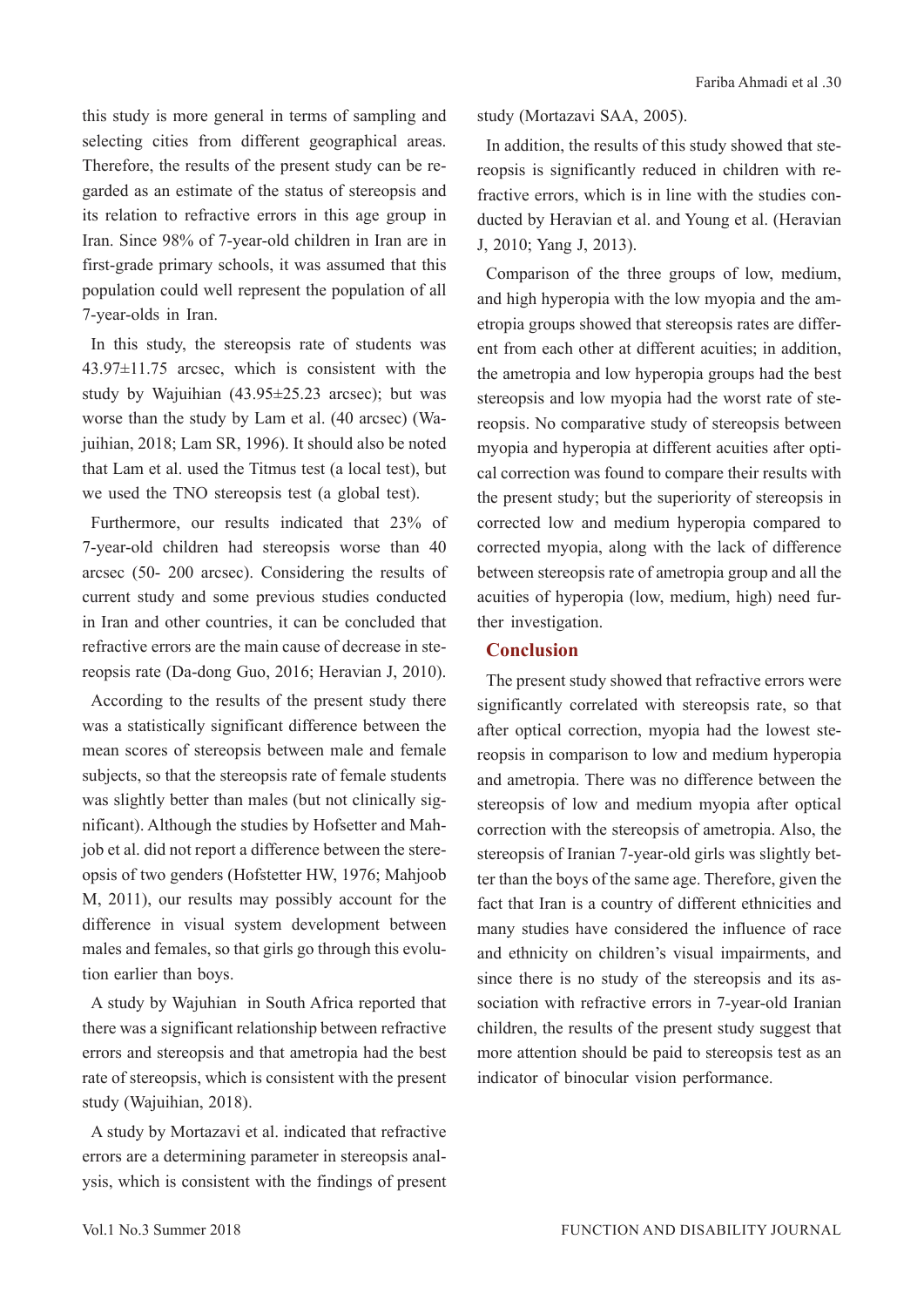31. Stereopsis and Its Correlation with Refractive Errors

# **References**

Da-dong Guo, J.-f. W., Yuan-yuan, Wei Sun, Tailiang , Wenjun ,Jiang, Hui Wu, Xing-rong , Jost B. Jonas, Hong-sheng (2016). Stereoacuity and Related Factors : The Shandong Children Eye Study. PLoS ONE, 11(7), 1-13.

Diamond GR , E. H. (1993). Strabismus & Pediatrics ophthalmology.

Farvardin .M , F. M., Eghtedari M. (2004). Stereopsis and refractive error in elementary school children. Bina J Ophthalmol

9(3), 242-246.

GK, V. N. (1990). Binocular vision and Ocular Motility.

Heravian J, A. A., Mohamadpoor M, Ostadi Moghaddam H, Yekta AA. (2010). Effect of Induced Monocular Astigmatism in Stereopsis. Mashhad University of Medical Sciences in Iran, 53(2), 90-97.

Hofstetter HW, B. J. (1976). Does stereopsis change with age? Am J Optom Physiol Opt, 53, 664-667.

Lam SR, L. G., Becker ID, et al. (1996). The range and visual ability of ophthalmological parameters in normal children aged 412 to 512 years. Pediatr Ophthalmol Strab, 33(5), 251-256.

Mahjoob M, H. J., Ansari H, Momeni-Moghadam H, Poudineh M, Mahjoob. (2011). Effect of Age on Stereopsis. Bina J Ophthalmol, 16(4), 297-301.

Momeni-Moghaddam H, E. M., Asgarizadeh F, Mahjoob M, Hosseini S ,Darban-Jafari (2012). The Relation of Binocular Symptoms with Stereopsis. Bina J Ophthalmol, 17(3), 227-231.

Momeni Moghaddam.H , A. H., Nozari.V,Salimi Bani.L. (2008). EVALUATION OF NEAR BIN-OCULAR VISION IN SYMPTOMATIC AND ASSYMPTOMATIC MICROSCOPISTS. Journal of Babol University of Medical Sciences, 10(5), 54-61.

Mortazavi SAA, A. A., Oliaie N. (2005). [Barrasi Moghayese Miangin Did Se Bodi Dar Afrad Nazdicbin V Doorbin. Semnan University of Medical Sciences in Iran], 7(1), 7-12.

Wajuihian, S. O. (2018). Normative values for clinical measures used to classify accommodative and vergence anomalies in a sampleof high school children in South Africa. journal of optometry, 18, 268.

Yang J, T.-Y. H., Jiahn-Shing L, Yeung L, Yi-Fang L, Chi-Chin S. (2013). Correlation between myopic ametropia and stereoacuity in school-aged children in Taiwan. Jpn J Ophthalmol, 57, 316-319.